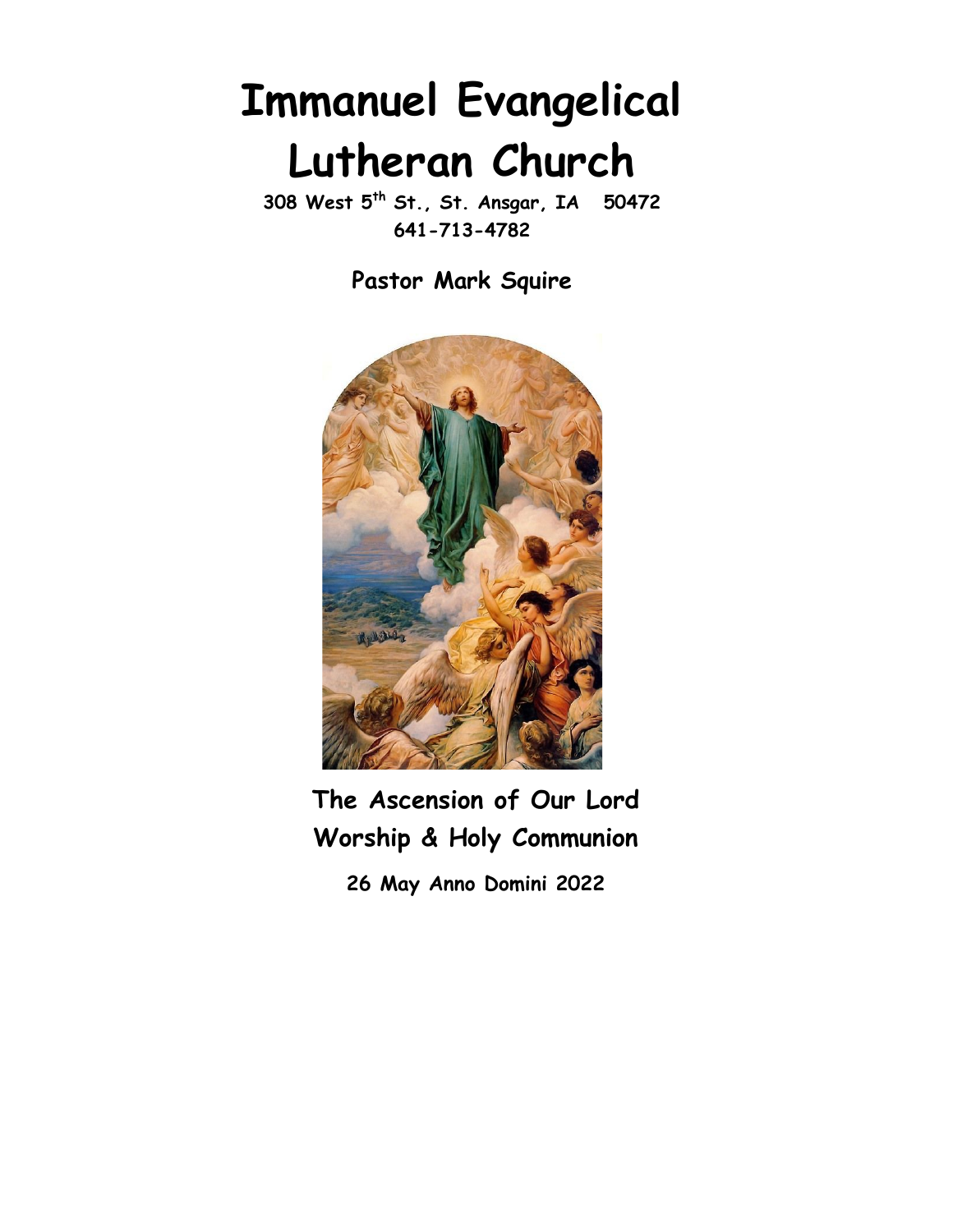#### The Ascension of Our Lord – May 26, 2022

Order of Service – Divine Service III - Lutheran Service Book

#### Opening Hymn "See, the Lord Ascends in Triumph" # 494 Ξ

Invocation (stand)

Confession and Absolution page 184

#### Service of the Word

**Introit** Psalm: 110:1, 4-5; antiphon: Psalm 47:5

God has gone up with a shout,

the Lord with the sound of a trumpet. The Lord says to my Lord, "Sit at my right hand, until I make your enemies your footstool.

The Lord has sworn and will not change his mind,

"You are a priest forever after the order of Melchizedek." The Lord is at your right hand;

he will shatter kings on the day of his wrath. God has gone up with a shout,

the Lord with the sound of a trumpet.

Gloria Patri (sung) page 186

Kyrie

Gloria in Excelsis page 187

#### Salutation and Collect of the Day page 189

Almighty God, as Your only-begotten Son, our Lord Jesus Christ, ascended into the heavens, so may we also ascend in heart and mind and continually dwell there with Him, who lives and reigns with You and the Holy Spirit, one God, now and forever.

#### First Reading The Contract Contract Acts 1:1-11

In the first book, O Theophilus, I have dealt with all that Jesus began to do and teach, until the day when he was taken up, after he had given commands through the Holy Spirit to the apostles whom he had chosen. He presented himself alive to them after his suffering by many proofs, appearing to them during forty days and speaking about the kingdom of God.

And while staying with them he ordered them not to depart from Jerusalem, but to wait for the promise of the Father, which, he said, "you heard from me; for John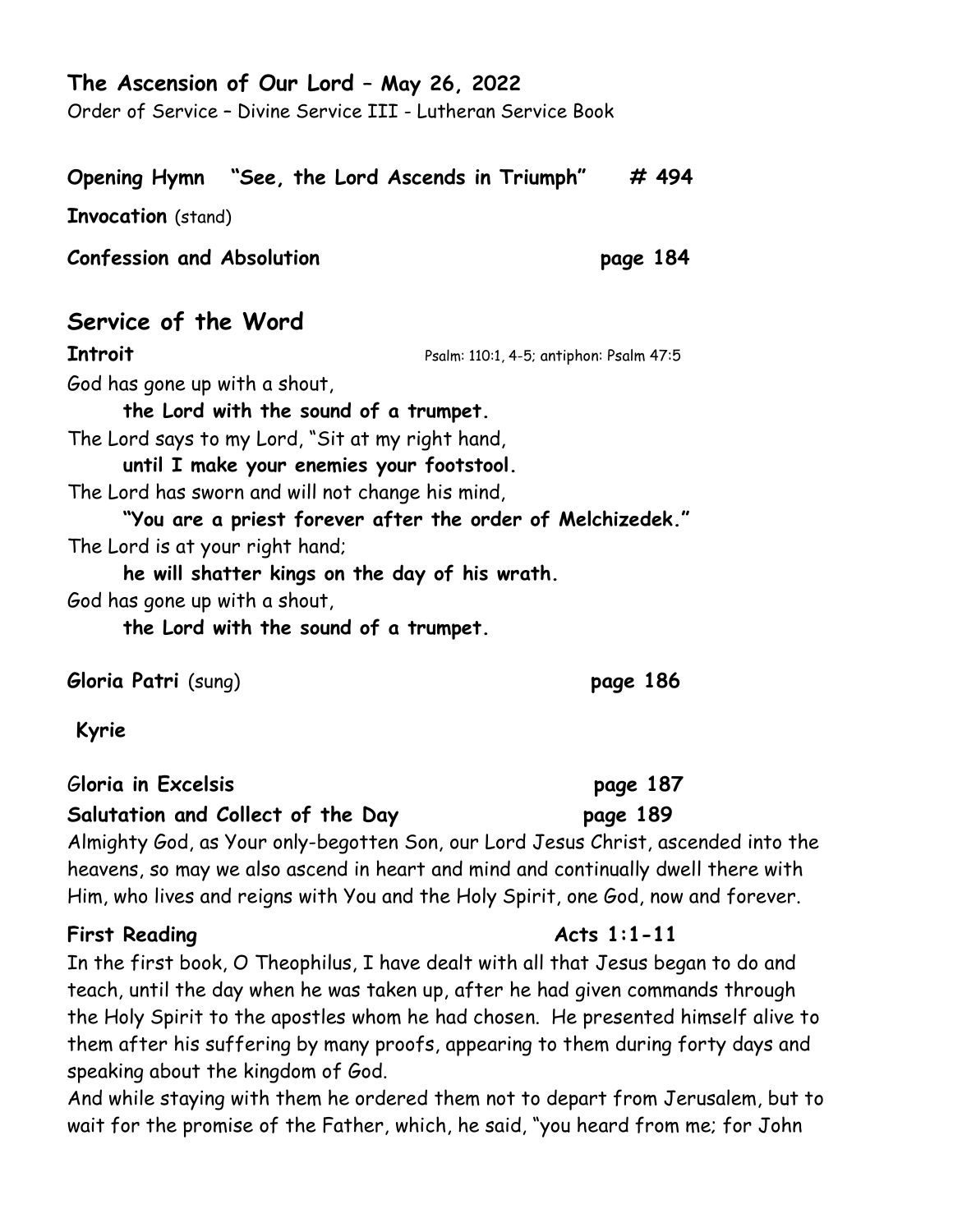baptized with water, but you will be baptized with the Holy Spirit not many days from now."

So when they had come together, they asked him, "Lord, will you at this time restore the kingdom to Israel?" He said to them, "It is not for you to know times or seasons that the Father has fixed by his own authority. But you will receive power when the Holy Spirit has come upon you, and you will be my witnesses in Jerusalem and in all Judea and Samaria, and to the end of the earth."

And when he had said these things, as they were looking on, he was lifted up, and a cloud took him out of their sight. And while they were gazing into heaven as he went, behold, two men stood by them in white robes, and said, "Men of Galilee, why do you stand looking into heaven? This Jesus, who was taken up from you into heaven, will come in the same way as you saw him go into heaven."

#### Gradual (all)

Christ has risen from the dead. (God the Father) has crowned him with glory and honor. He has given him dominion over the works of his hands; he has put all things under his feet.

#### Epistle Reading Ephesians 1:15-23

For this reason, because I have heard of your faith in the Lord Jesus and your love toward all the saints, I do not cease to give thanks for you, remembering you in my prayers, that the God of our Lord Jesus Christ, the Father of glory, may give you the Spirit of wisdom and of revelation in the knowledge of him, having the eyes of your hearts enlightened, that you may know what is the hope to which he has called you, what are the riches of his glorious inheritance in the saints, and what is the immeasurable greatness of his power toward us who believe, according to the working of his great might that he worked in Christ when he raised him from the dead and seated him at his right hand in the heavenly places, far above all rule and authority and power and dominion, and above every name that is named, not only in this age but also in the one to come. And he put all things under his feet and gave him as head over all things to the church, which is his body, the fullness of him who fills all in all.

| Service of the Sacrament                |                                     | pages 194 - 198 |
|-----------------------------------------|-------------------------------------|-----------------|
| <b>Distribution Hymn</b>                |                                     | # 493           |
| Nunc Dimittis - Song of Simeon          |                                     | page 199        |
| Salutation, Benedicamus and Benediction |                                     | pages 201 - 202 |
| <b>Closing Hymn</b>                     | "On Christ's Ascension Now I Build" | # 492           |